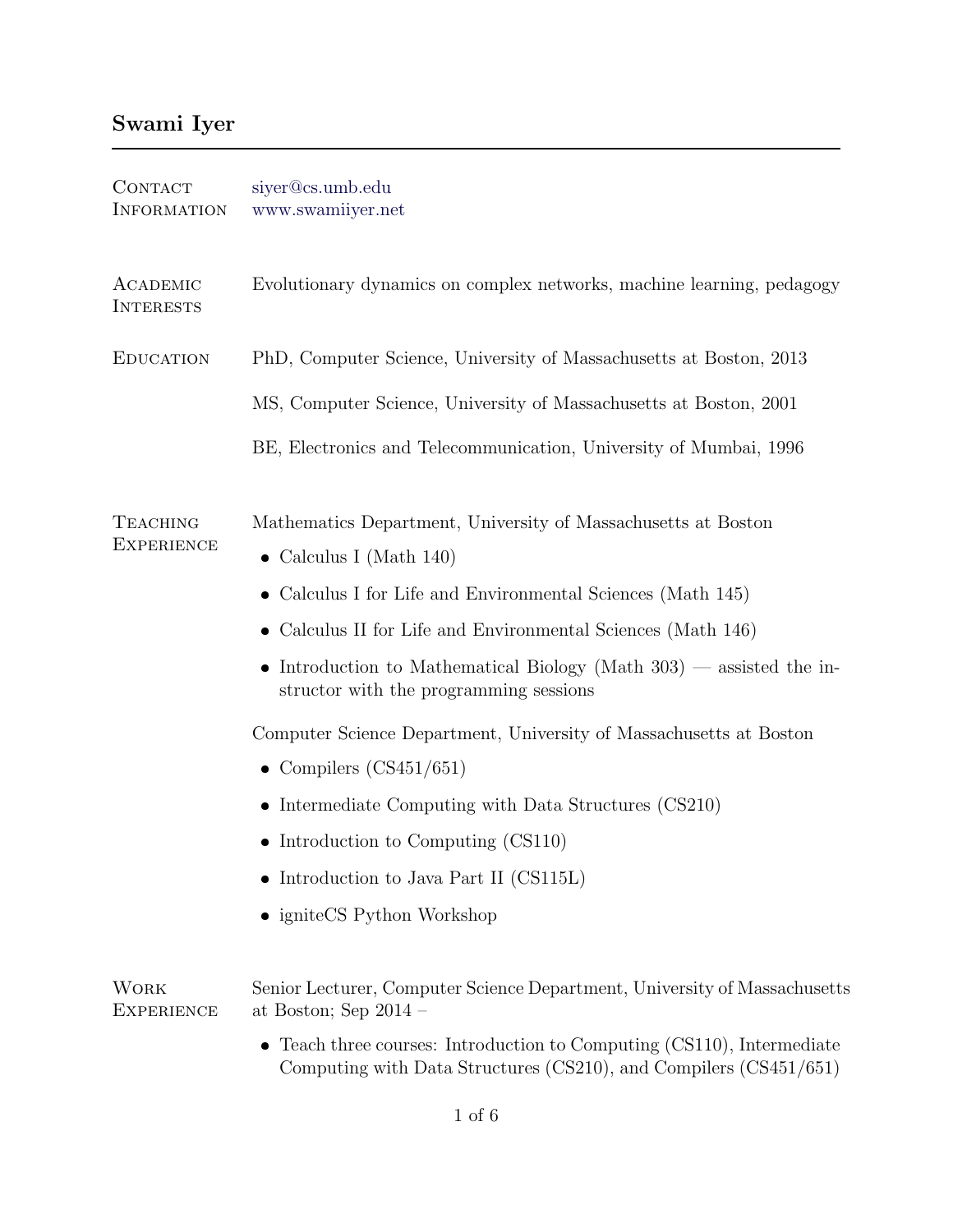- Serve on various department- and college-level committees
- Conduct research in the areas of evolutionary dynamics on complex networks and machine learning

Lecturer, Computer Science Department, University of Massachusetts at Boston; Sep 2014 – Aug 2021

- Taught three courses: Introduction to Computing (CS110), Intermediate Computing with Data Structures (CS210), and Compilers (CS451/651)
- Served on various department- and college-level committees
- Conducted research in the areas of evolutionary dynamics on complex networks and machine learning

Postdoctoral fellow, Physics and Mathematics Departments, University of Massachusetts at Boston; Sep 2013 – Aug 2014

- Worked on computational modeling of the post-transcriptional regulation of PTEN, one of the most commonly lost tumor suppressors in human cancers
- Taught Calculus 1 (Math 140) and Calculus I and II for Life and Environmental Sciences (Math 145 and Math 146)

Software developer, BMC Software, Waltham, MA; Jun 2001 – May 2006

 Designed and developed system- and application-level performancemonitoring software

Software developer, Tata Interactive Systems, Bombay, India; Apr 1997 – Aug 1998

Designed and developed multimedia-rich e-learning software

PUBLICATIONS Books

• Bill Campbell, Swami Iyer, and Bahar Akbal-Delibaş. [An Introduction](http://www.amazon.com/Introduction-Compiler-Construction-Java-World/dp/1439860882/) [to Compiler Construction in a Java World](http://www.amazon.com/Introduction-Compiler-Construction-Java-World/dp/1439860882/). CRC Press (2012).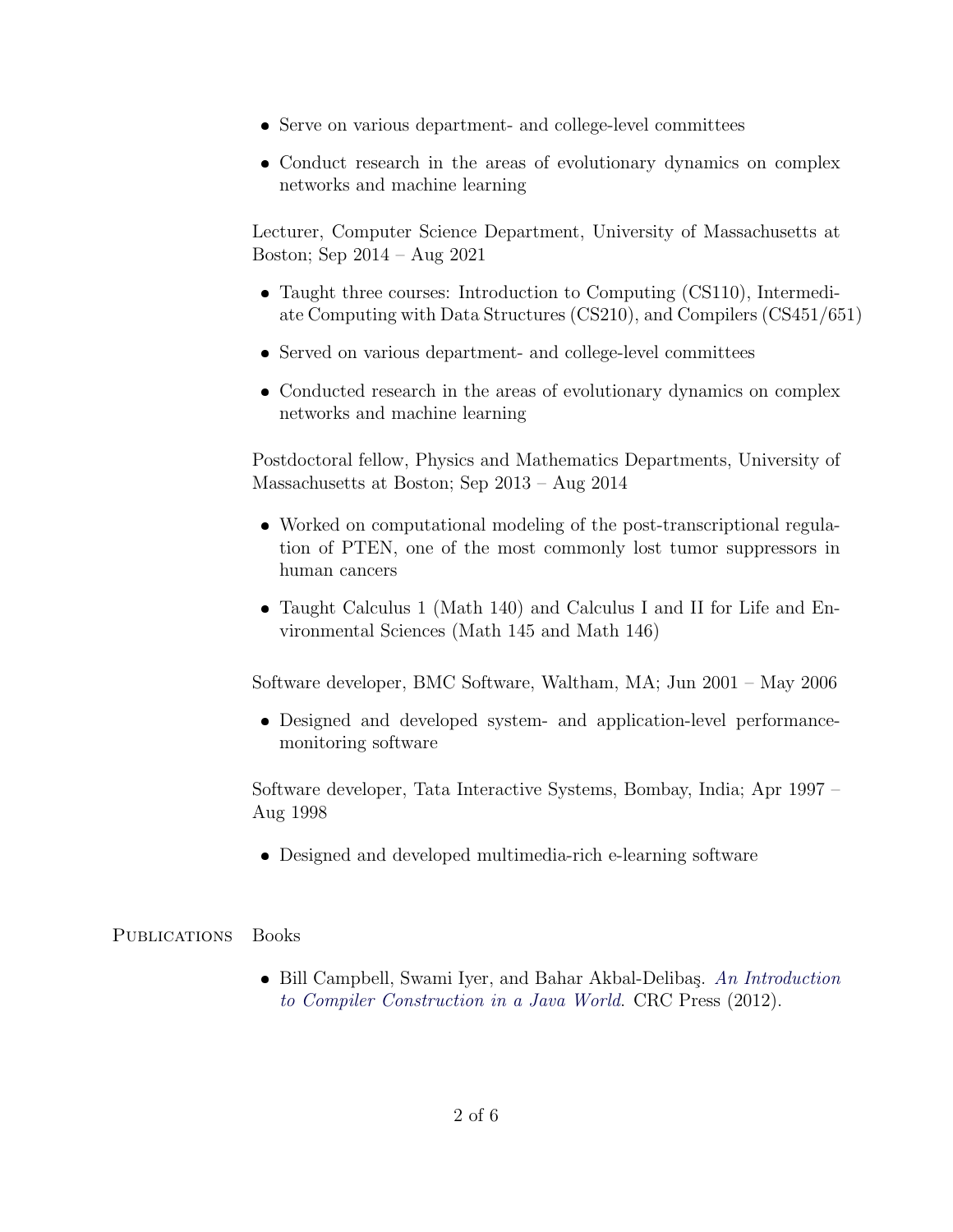## Papers

- Fateme Pourhasanzade, Swami Iyer, Jesslyn Tjendra, Lotta Landor, Selina Våge. [Individual-based model highlights the importance of trade](https://doi.org/10.1371/journal.pcbi.1010228)[offs for virus-host population dynamics and long-term co-existence](https://doi.org/10.1371/journal.pcbi.1010228), PLoS Computational Biology 18(6), e1010228 (2022).
- Swami Iyer and Timothy Killingback. [Evolution of Cooperation in So](https://doi.org/10.3390/g11040041)[cial Dilemmas with Assortative Interactions](https://doi.org/10.3390/g11040041). Games 11(4) 41 (2020).
- Swami Iyer and Timothy Killingback. [Evolution of Cooperation in So](http://dx.doi.org/10.1371/journal.pcbi.1004779)[cial Dilemmas on Complex Networks](http://dx.doi.org/10.1371/journal.pcbi.1004779). PLoS Computational Biology 12(2), e1004779 (2016).
- Swami Iyer and Timothy Killingback. [Evolutionary Dynamics of a](http://dx.doi.org/10.1016/j.jtbi.2016.02.014) [Smoothed War of Attrition Game](http://dx.doi.org/10.1016/j.jtbi.2016.02.014). Journal of Theoretical Biology 396,  $25 - 41$  (2016).
- Stefanie Gazda, Swami Iyer, Timothy Killingback, Richard Connor, and Solange Brault. [Network-based Analysis of Activity Patterns in Bot](http://dx.doi.org/10.1098/rsos.140263)[tlenose Dolphins \(Tursiops Truncatus\) in Cedar Key, Florida](http://dx.doi.org/10.1098/rsos.140263). Royal Society Open Science 2(3), 140263 (2015).
- Swami Iyer and Timothy Killingback. [Evolutionary Dynamics of the](http://dx.doi.org/10.1103/PhysRevE.90.042134) [Traveler's Dilemma and Minimum Effort Coordination Games on Com](http://dx.doi.org/10.1103/PhysRevE.90.042134)[plex Networks](http://dx.doi.org/10.1103/PhysRevE.90.042134). Physical Review E  $90(4)$ , 042134 (2014).
- Swami Iyer, Joshua Reyes, and Timothy Killingback. [An Applica](http://dx.doi.org/10.1371/journal.pone.0093988)[tion of Evolutionary Game Theory to Social Dilemmas: The Traveler's](http://dx.doi.org/10.1371/journal.pone.0093988) [Dilemma and the Minimum Effort Coordination Game](http://dx.doi.org/10.1371/journal.pone.0093988). PLoS ONE 9(4), e93988 (2014).
- Swami Iyer, Timothy Killingback, Bala Sundaram, and Zhen Wang. [Attack Robustness and Centrality of Complex Networks](http://dx.doi.org/10.1371/journal.pone.0059613). PLoS ONE 8(4), e59613 (2013).
- Swami Iyer and Dan Simovici. [Structural Classification of XML Docu](http://www.swamiiyer.net/publications/multisets_long.pdf)[ments Using Multisets](http://www.swamiiyer.net/publications/multisets_long.pdf). International Journal on Artificial Intelligence Tools  $17(5)$ ,  $1003 - 1022$  (2008).
- Swami Iyer and Dan Simovici. [Multisets and Clustering XML Docu](http://www.swamiiyer.net/publications/multisets_short.pdf)[ments](http://www.swamiiyer.net/publications/multisets_short.pdf). Proceedings of the 19th International Conference on Tools with Artificial Intelligence, Patras, Greece (2007).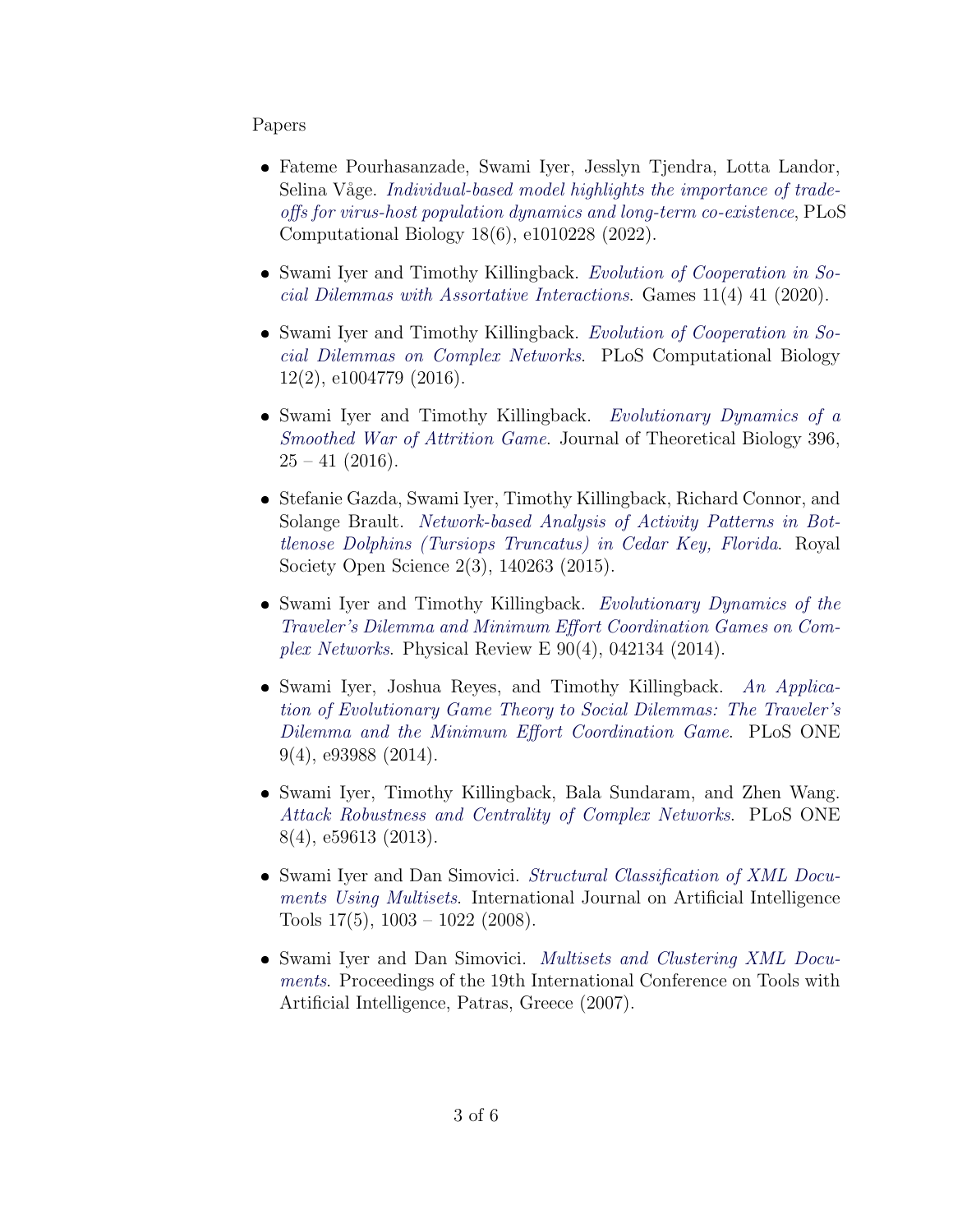Poster Presentations

- Fateme Pourhasanzade, Swami Iyer, Jesslyn Tjendra, and Selina Våge. [Individual-based model highlights the importance of trade-offs in shaping](https://www.swamiiyer.net/publications/aslo_poster1.pdf) [bacteria-phage co-evolutionary dynamics](https://www.swamiiyer.net/publications/aslo_poster1.pdf). Poster presentation at the ASLO Aquatic Sciences Virtual Meeting (2021).
- Rachel Fiolek, Swami Iyer, and Timothy Killingback. [Complex Network](http://www.swamiiyer.net/publications/evolving_network_poster.pdf) [Topologies Resilient to Centrality Attack](http://www.swamiiyer.net/publications/evolving_network_poster.pdf). Poster presentation at the 22nd Annual Massachusetts Statewide Undergraduate Research Conference, University of Massachusetts at Amherst (2016).
- Swami Iyer, Robert Moray, Prajna Kulkarni, Rahul Kulkarni, and Kourosh Zarringhalam. [A Machine Learning Approach for Identify](http://www.swamiiyer.net/publications/cerna_poster.pdf)[ing the PTEN Non-coding ceRNA Network](http://www.swamiiyer.net/publications/cerna_poster.pdf). Poster presentation at the Winter q-bio Meeting, Waikoloa, Hawaii (2014).
- Stefanie Gazda, Swami Iyer, Timothy Killingback, Richard Connor, and Solange Brault. [Network Analysis by Activity Reveals Community](http://www.swamiiyer.net/publications/dolphins_poster2.pdf) [Overlap and Differences in Centrality of Individuals in Bottlenose Dol](http://www.swamiiyer.net/publications/dolphins_poster2.pdf)[phins \(Tursiops Truncatus\) in Cedar Key, Florida](http://www.swamiiyer.net/publications/dolphins_poster2.pdf). Poster presentation at the 19th Biennial Conference of the Biology of Marine Mammals, Tampa, Florida (2011).
- Christina Ciarfella, Stefanie Gazda, Swami Iyer, Solange Brault, and Timothy Killingback. [Residency Patterns and Social Structure of Bot](http://www.swamiiyer.net/publications/dolphins_poster1.pdf)[tlenose Dolphins](http://www.swamiiyer.net/publications/dolphins_poster1.pdf). Poster presentation at the University of Massachusetts at Boston (2010).

PhD Thesis

• Swami Iyer. [Evolutionary Dynamics on Complex Networks](http://scholarworks.umb.edu/doctoral_dissertations/113). University of Massachusetts at Boston (2013). Advisor: Prof. Timothy Killingback.

Awards Hjort Scholar Award, Hjort Centre for Marine Ecosystem, Bergen, Norway, 2017

> Joseph P. Healey Research Grant (Jul 1, 2015-Jun 30, 2016); Role: Co-PI (PI: Timothy Killingback); Grant Title: Evolution of Disease Virulence on Contact Networks; Funds: \$12,000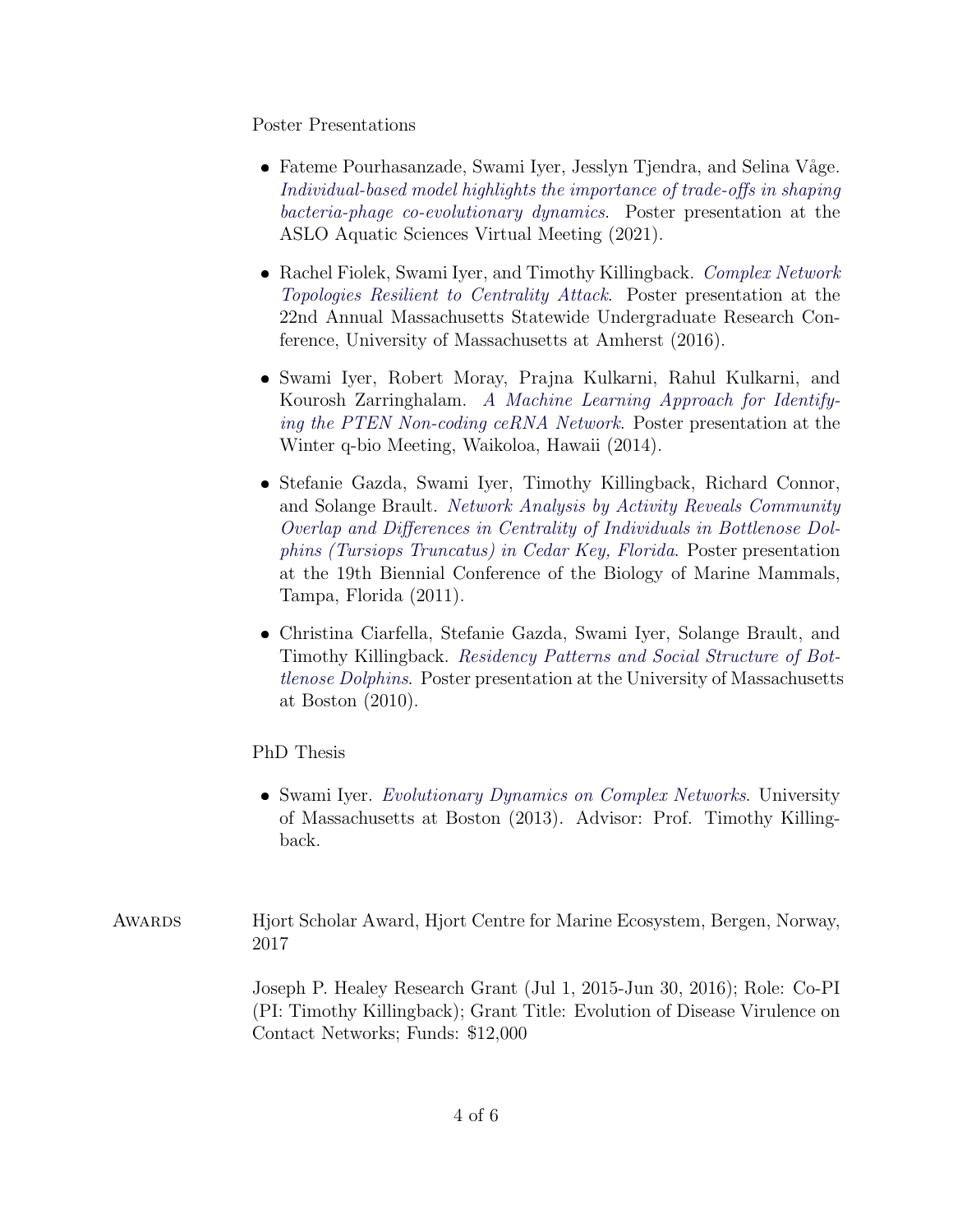Student Leadership Award, University of Massachusetts at Boston, 2007

Outstanding Achievement in Computer Science Award, University of Massachusetts at Boston, 2013

## MENTORING Graduate Students

- Alexander Zhurkevich. EFS: An Efficient, Fast and Scalable Semantic Segmentation Pipeline Using TensorFlow 2. Fall 2021.
- Jason Held. A Neural Network Model for Classifying Bubble-based Instructor Evaluations, and an Accompanying Web Portal. Fall 2017 – Spring 2018.
- Jeff Amari, Jason Curran, Divyansh Dhakre, Kinjalk Parmar, Nikhil Sidhwani, and Tory Wheelwright. Web-based Visualizations of Algorithms. Fall  $2016$  – Spring 2017.
- Timothy Cronin, Pragna Gopal, Joelle Skaff, and Keith Wright. Visual  $MMIX.$  Fall  $2007 -$  Spring 2008.
- Saaid Baraty, Dhriti Dave, Glenn Hoffman, and Madhavi Tolety. Visual *Parser.* Fall  $2002 -$  Spring 2003.

## Undergraduate Students

- Roy Varon Weinryb. *Detecting Audio with AI*. Summer 2021.
- Joyce Quach. Implementation of Algorithms from Introduction to Compiler Construction in a Java World. Spring 2021.
- Rachel Fiolek. Complex Network Topologies Resilient to Centrality Attack. Fall  $2015$  – Spring 2016.
- Paola Leon Alarcon. Effect of Vaccination on Epidemic Spread on Complex Networks. Fall 2015 – Spring 2016.
- Kai Ching Lam, Vy Thao Nguyen, Vy Thuy Nguyen, and Matthew H. Santaguida. Tokanagrammar - A Jigsaw Puzzle for Nerds. Spring 2013.